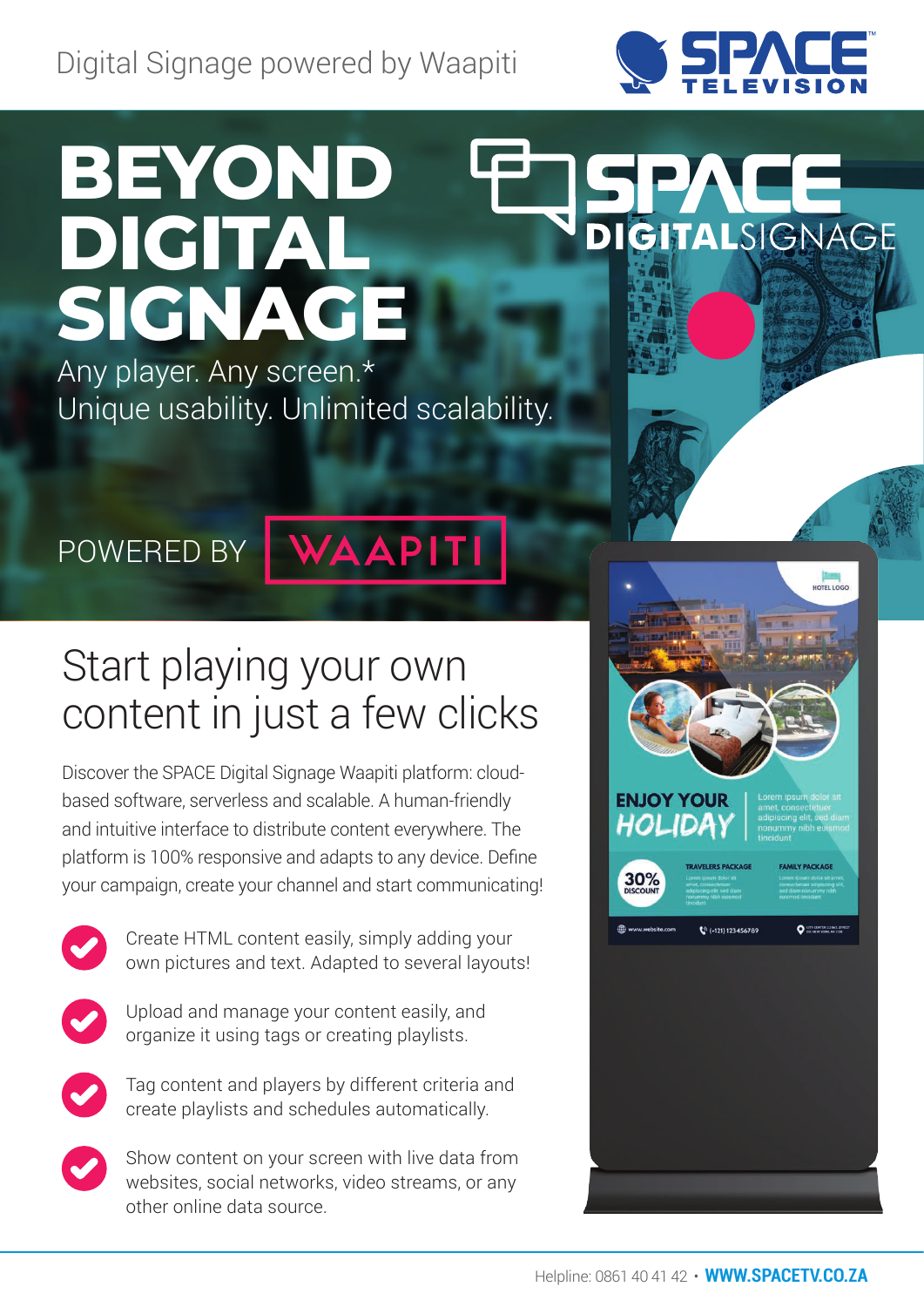# **Transforming** spaces into unique experiences

Digital signage is a great way to advertise and is also a fantastic method of getting customers to interact with your business. Plus, once you've invested in one, they are low maintenance and won't require you to break the bank!

In the world of all things digital, businesses shouldn't miss out of this highly effective way of attracting and connecting with customers.

Turn your digital signage into something more than just a display and go further than just trying to sell a product.



# Space Digital Signage connects **everywhere**

The Space Digital Signage, powered by WAAPITI is a cloud based digital signage platform which connects everywhere allowing you to engage with your customers across multiple screens.

### **Annual Licence: 1**

Simply sign-up for a Waapiti Annual Licence, download the app to your SmartTV & start building your next in-store campaign. A single licence allows you to wirelessly push your signage over multiple Smart displays.

### **Signage Player:**

No SmartTV - no problem! Connect your Waapiti Digital Signage Player to the Cloud Platform and run your own designed signage campaigns via HDMI to your signage displays. The Waapiti Digital Signage Player comes bundled with an Annual Licence and all required software pre-installed.

**2**

# **Connect Everywhere**

- \* The WAAPITI standalone player allows for connecting to multiple screens, depending on the A/V installation.
- \* Each WAAPITI Player Licence allows for distribution of up to five screens, additional licences will be required for extra screens.
- \* The WAAPITI Platform is compatible with most of the devices from the main manufacturers on the market, and operating systems.







Space Digital Signage allows you to easily display & manage images, videos, websites & more



with Space Digital Signage powered by Waapiti